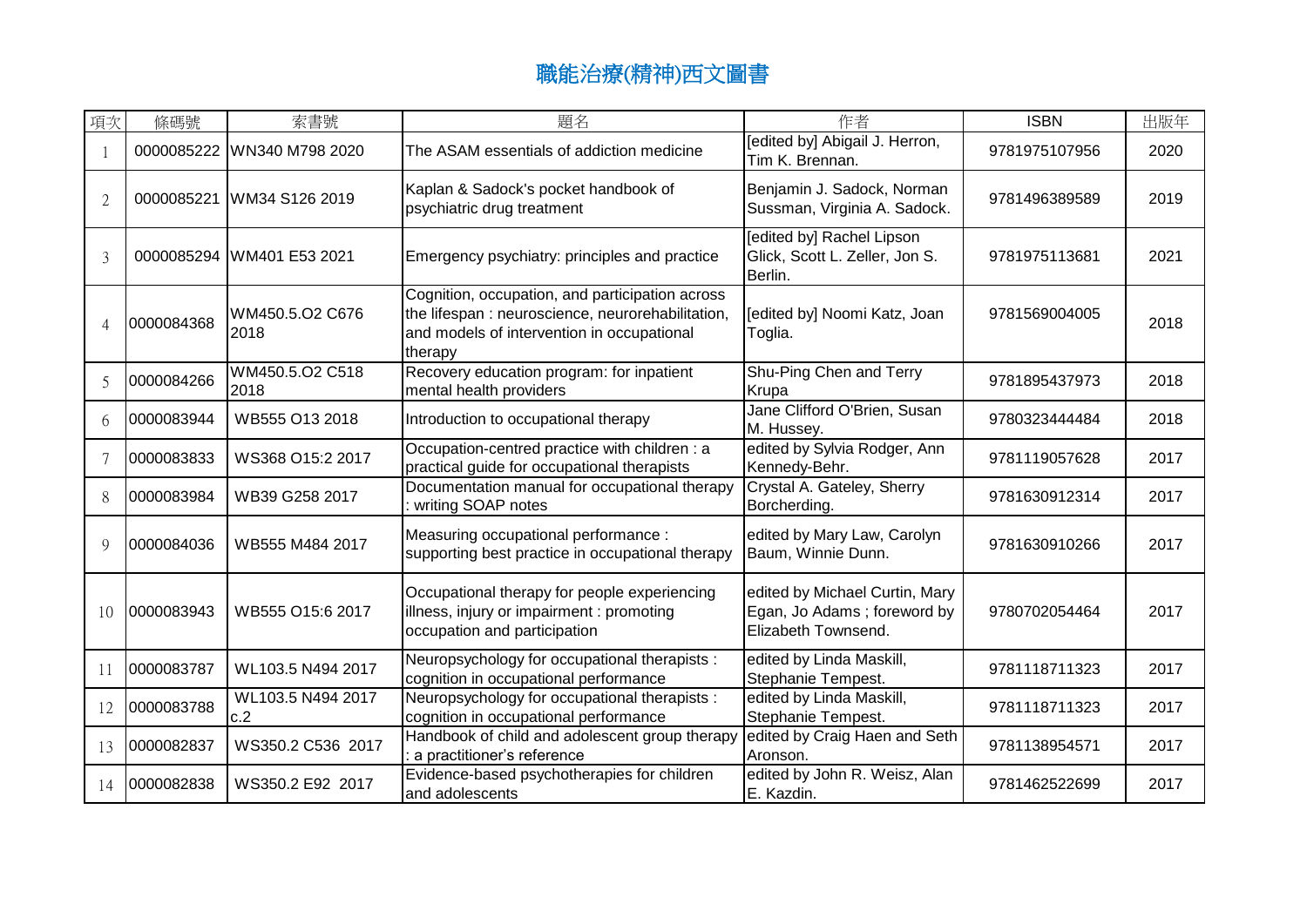| 項次 | 條碼號        | 索書號                       | 題名                                                                                                                    | 作者                                                                                                                                                    | <b>ISBN</b>   | 出版年  |
|----|------------|---------------------------|-----------------------------------------------------------------------------------------------------------------------|-------------------------------------------------------------------------------------------------------------------------------------------------------|---------------|------|
| 15 | 0000082511 | WL140 O15 2016            | Occupational therapy and neurological<br>conditions                                                                   | edited by Judi Edmans, Jenny<br>Preston on behalf of the<br>College of Occupational<br><b>Therapists Specialist Section</b><br>Neurological Practice. | 9781118936115 | 2016 |
| 16 | 0000082546 | WM450.5.O2 B887-2<br>2016 | Bruce & Borg's Psychosocial frames of<br>reference: theories, models, and approaches for<br>occupation-based practice | [edited by] Terry Krupa, [et<br>lal.]                                                                                                                 | 9781617116223 | 2016 |
| 17 | 0000084046 | WS39 D194 2016            | 1001 pediatric treatment activities creative ideas<br>for therapy sessions                                            | Ayelet H. Danto, Michelle<br>Pruzansky.                                                                                                               | 9781617119309 | 2016 |
| 18 | 0000083789 | WL108 O15 2015            | An occupational therapist's guide to sleep and<br>sleep problems                                                      | edited by Andrew Green and<br>Cary Brown ; foreword by<br>Michael Iwama.                                                                              | 9781849056182 | 2015 |
| 19 | 0000082574 | WB555 H441 2015           | Occupation-based activity analysis                                                                                    | Heather Thomas, PhD, OTR/L,<br>Associate Professor and<br>Curriculum Coordinator, West<br>Coast University, Los Angeles,<br>California.               | 9781617119675 | 2015 |
| 20 | 0000083147 | WB555 L722 2015           | Lifestyle redesign : the intervention tested in the<br><b>USC Well Elderly Studies</b>                                | Florence A. Clark  [et al.]                                                                                                                           | 1569003599    | 2015 |
| 21 | 0000082548 | WE26 C785 2015            | Introduction to orthotics : a clinical reasoning &<br>problem-solving approach                                        | Brenda M. Coppard, Helene<br>Lohman.                                                                                                                  | 9780323091015 | 2015 |
| 22 | 0000082526 | WS368 C268 2015           | Cases in pediatric occupational therapy :<br>assessment and intervention                                              | editors, Susan M. Cahill,<br>Patricia Bowyer.                                                                                                         | 9781617115974 | 2015 |
| 23 | 0000070296 | WB555 O143 2014           | Occupational therapy for physical dysfunction                                                                         | editors, Mary Vining<br>Radomski, Catherine A.<br>Trombly Latham.                                                                                     | 9781451127461 | 2014 |
| 24 | 0000070613 | WM450.5.O2 O15<br>2014    | Occupational therapy in psychiatry and mental<br>health                                                               | edited by Rosemary Crouch<br>and Vivyan Alers.                                                                                                        | 9781118624227 | 2014 |
| 25 | 0000082547 | WB460 O86 2014            | Physical rehabilitation                                                                                               | Susan B. O'Sullivan, Thomas<br>J. Schmitz, George D. Fulk.                                                                                            | 9780803625792 | 2014 |
| 26 | 0000072526 | WB555 O15:5-2 2014        | Occupational therapy practice guidelines for<br>home modifications.                                                   | [editor] Carol Siebert, Stacy<br>Smallfield, Susy Stark.                                                                                              | 9781569003572 | 2014 |
| 27 | 0000070297 | WB555 W691 2014           | Willard & Spackman's occupational therapy.                                                                            | [edited by] Barbara A. Boyt<br>Schell  [et al.]                                                                                                       | 9781451110807 | 2014 |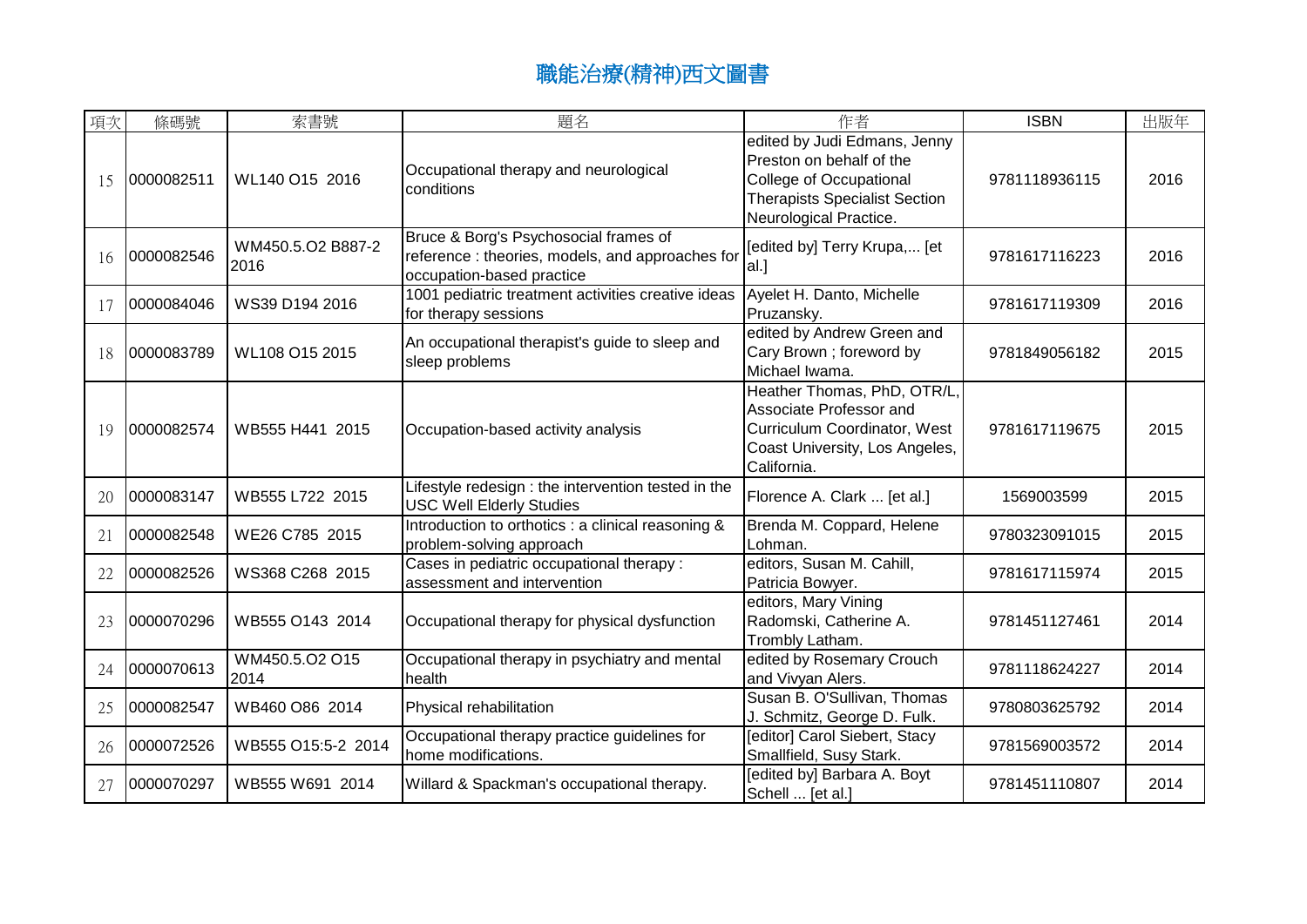| 項次 | 條碼號        | 索書號                     | 題名                                                                                                                                        | 作者                                                                           | <b>ISBN</b>   | 出版年  |
|----|------------|-------------------------|-------------------------------------------------------------------------------------------------------------------------------------------|------------------------------------------------------------------------------|---------------|------|
| 28 | 0000082533 | WM400 P765 2014         | Psychiatric rehabilitation                                                                                                                | Carlos W. Pratt, Kenneth J.<br>Gill, Nora M. Barrett, Melissa<br>M. Roberts. | 9780128099902 | 2014 |
| 29 | 0000072529 | WB555 O15:5-5 2013      | Occupational therapy practice guidelines for<br>mental health promotion, prevention, and<br>intervention for children and youth           | Susan Bazyk, Marian<br>Arbesman.                                             | 9781569003411 | 2013 |
| 30 | 0000082577 | WB555 P371 2013         | Pedretti's occupational therapy : practice skills<br>for physical dysfunction                                                             | [edited by] Heidi McHugh<br>Pendleton, Winifred Schultz-<br>Krohn.           | 9780323059121 | 2013 |
| 31 | 0000082581 | WM450.5.O2 C175<br>2013 | Psychosocial occupational therapy: an evolving<br>practice                                                                                | Elizabeth Cara, Anne MacRae.                                                 | 9781133284390 | 2013 |
| 32 | 0000072535 | WB555 O15:5-6 2012      | Occupational therapy practice guidelines for<br>adults with serious mental illness                                                        | Catana Brown.                                                                | 9781569003312 | 2012 |
| 33 | 0000072525 | WB555 O15:5 2012        | Occupational therapy practice guidelines for<br>productive aging for community-dwelling older<br>adults                                   | Natalie Leland, Sharon J.<br>Elliott, Kimberly J. Johnson.                   | 9781569003329 | 2012 |
| 34 | 0000082504 | WM450.5.O2 C689<br>2012 | Group dynamics in occupational therapy: the<br>theoreticalbasis and practice application of group Marilyn B. Cole.<br>intervention        |                                                                              | 9781617110115 | 2012 |
| 35 | 0000083818 | WW105 L265 2012         | Visual attention in children: theories and<br>activities                                                                                  | Kenneth A. Lane.                                                             | 9781556429569 | 2012 |
| 36 | 0000083819 | WW105 L265 2012 c.2     | Visual attention in children : theories and<br>activities                                                                                 | Kenneth A. Lane.                                                             | 9781556429569 | 2012 |
| 37 | 0000072527 | WB555 O15:5-3 2011      | Occupational therapy practice guidelines for<br>children and adolescents with challenges in<br>sensory processing and sensory integration | Renee Watling  [et al.]                                                      | 9781569003206 | 2011 |
| 38 | 0000083947 | WL348 S682 2011         | Optimizing cognitive rehabilitation : effective<br>instructional methods                                                                  | McKay Moore Sohlberg, Lyn<br>S. Turkstra; foreword by<br>Barbara A. Wilson.  | 9781609182007 | 2011 |
| 39 | 0000072528 | WB555 O15:5-4 2010      | Occupational therapy practice guidelines for<br>adults with Alzheimer's disease and related<br>disorders                                  | Patricia Schaber.                                                            | 9781569003022 | 2010 |
| 40 | 0000065953 | WE39 M489 2010          | Medicolegal reporting in orthopaedic trauma                                                                                               | [edited by] Michael A. Foy,<br>Phillip S. Fagg.                              | 9780443068331 | 2010 |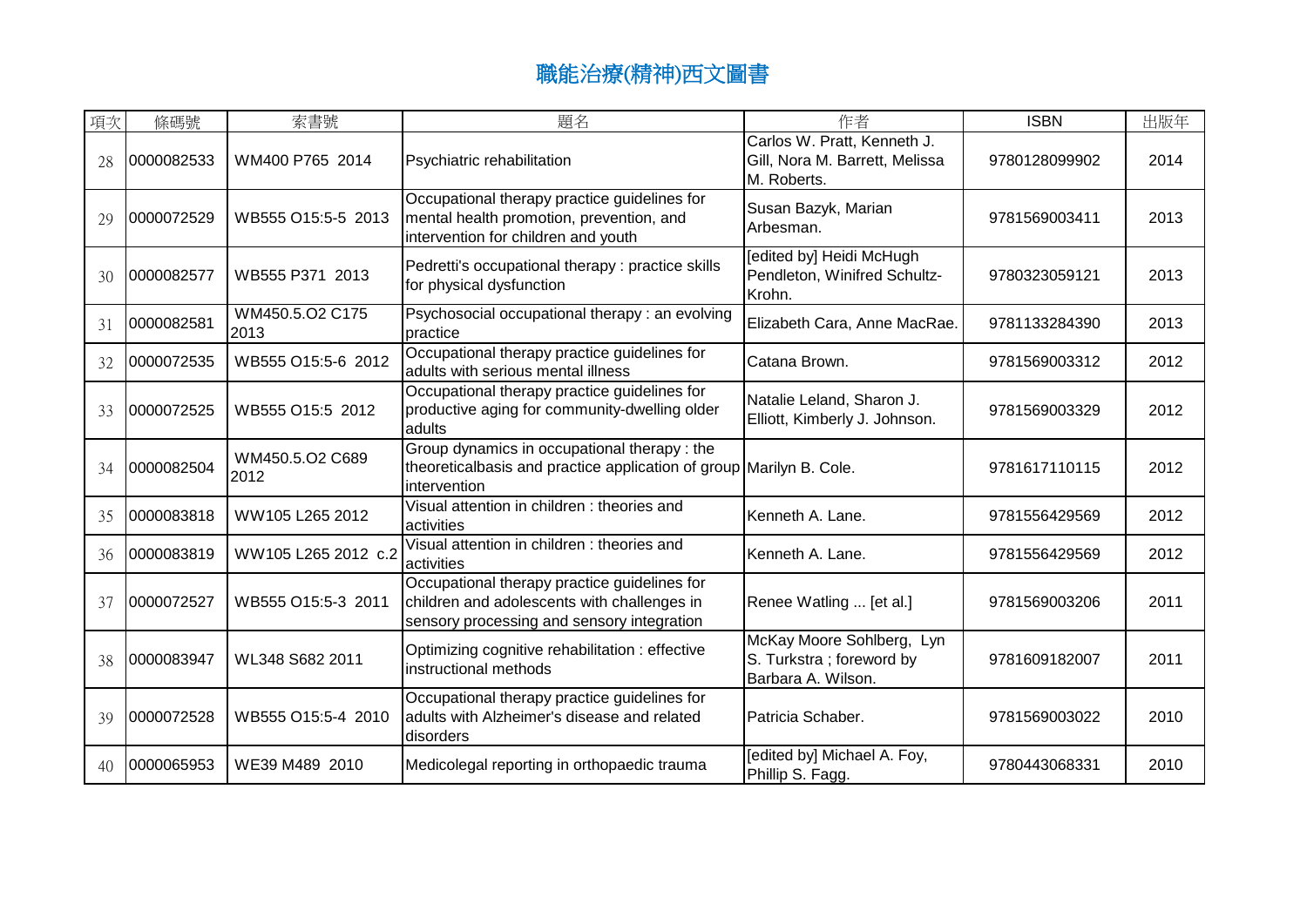| 項次 | 條碼號        | 索書號               | 題名                                                                                                              | 作者                                                                                                                                                  | <b>ISBN</b>   | 出版年  |
|----|------------|-------------------|-----------------------------------------------------------------------------------------------------------------|-----------------------------------------------------------------------------------------------------------------------------------------------------|---------------|------|
| 41 | 0000082572 | WS368 F813 2010   | Frames of reference for pediatric occupational<br>therapy                                                       | [edited by] Paula Kramer, Jim<br>Hinojosa.                                                                                                          | 9780781768269 | 2010 |
| 42 | 0000065199 | WB555 O15:4 2009  | Occupational therapy in orthopaedics and<br>trauma                                                              | edited by Madeleine Mooney<br>and Claire Ireson.                                                                                                    | 9780470019498 | 2009 |
| 43 | 0000053592 | WB555 O143 2008   | Occupational therapy for physical dysfunction                                                                   | editors, Mary Vining<br>Radomski, Catherine A.<br>Trombly Latham.                                                                                   | 781763126     | 2008 |
| 44 | 0000082528 | WS350.2 P722 2008 | Play in occupational therapy for children                                                                       | edited by L. Diane Parham,<br>Linda S. Fazio; primary<br>photographer, Shay McAtee.                                                                 | 032302954X    | 2008 |
| 45 | 0000082559 | WB555 H437 2005   | Activity analysis: application to occupation                                                                    | Gayle I. Hersch, Nancy K.<br>Lamport, Margaret S. Coffey.                                                                                           | 9781556426766 | 2005 |
| 46 | 0000053588 | WS368 O15 2005    | Occupational therapy for children                                                                               | Jane Case-Smith; with 28<br>contributing authors.                                                                                                   | 032302873X    | 2005 |
| 47 | 0000051778 | WB555 O15:3 2004  | Occupational therapy with elders: strategies for<br>the COTA                                                    | editors, Sue Byers-Connon,<br>Helene L. Lohman, Rene L.<br>Padilla ; with illustrations by<br>Rene L. Padilla, with photos by<br>Kevin J. Callahan. | 323024300     | 2004 |
| 48 | 0000041179 | WB320 E93 2002    | Evidence-based rehabilitation : a guide to<br>practice                                                          | edited by Mary Law.                                                                                                                                 | 1556424531    | 2002 |
| 49 | 0000033732 | WE141 N494 2001   | Neuromusculoskeletal examination and<br>assessment : a handbook for therapists                                  | [edited by] Nicola J. Petty, Ann<br>P. Moore; foreword by G.D.<br>Maitland.                                                                         | 044307061X    | 2001 |
| 50 | 0000040997 | WS368 P371 1999   | Pediatric rehabilitation                                                                                        | [edited by] Gabriella Molnar,<br>Michael A. Alexander.                                                                                              | 1560533064    | 1999 |
| 51 | 0000006770 | WM430 C689g 1998  | Group dynamics in occupational therapy: the<br>theoretical basis and practice application of<br>group treatment | Marilyn B. Cole.                                                                                                                                    | 1556423829    | 1998 |
| 52 | 0000004305 | WB205 A847 1997   | Assessment in occupational therapy and<br>physical therapy                                                      | [edited by] Julia Van Deusen,<br>Denis Brunt.                                                                                                       | 721644449     | 1997 |
| 53 | 0000004356 | WB555 F474 1997   | Occupational therapy leadership                                                                                 | Grace Emanuel Gilkeson:<br>marketing yourself, your<br>profession, and your<br>organization.                                                        | 803602537     | 1997 |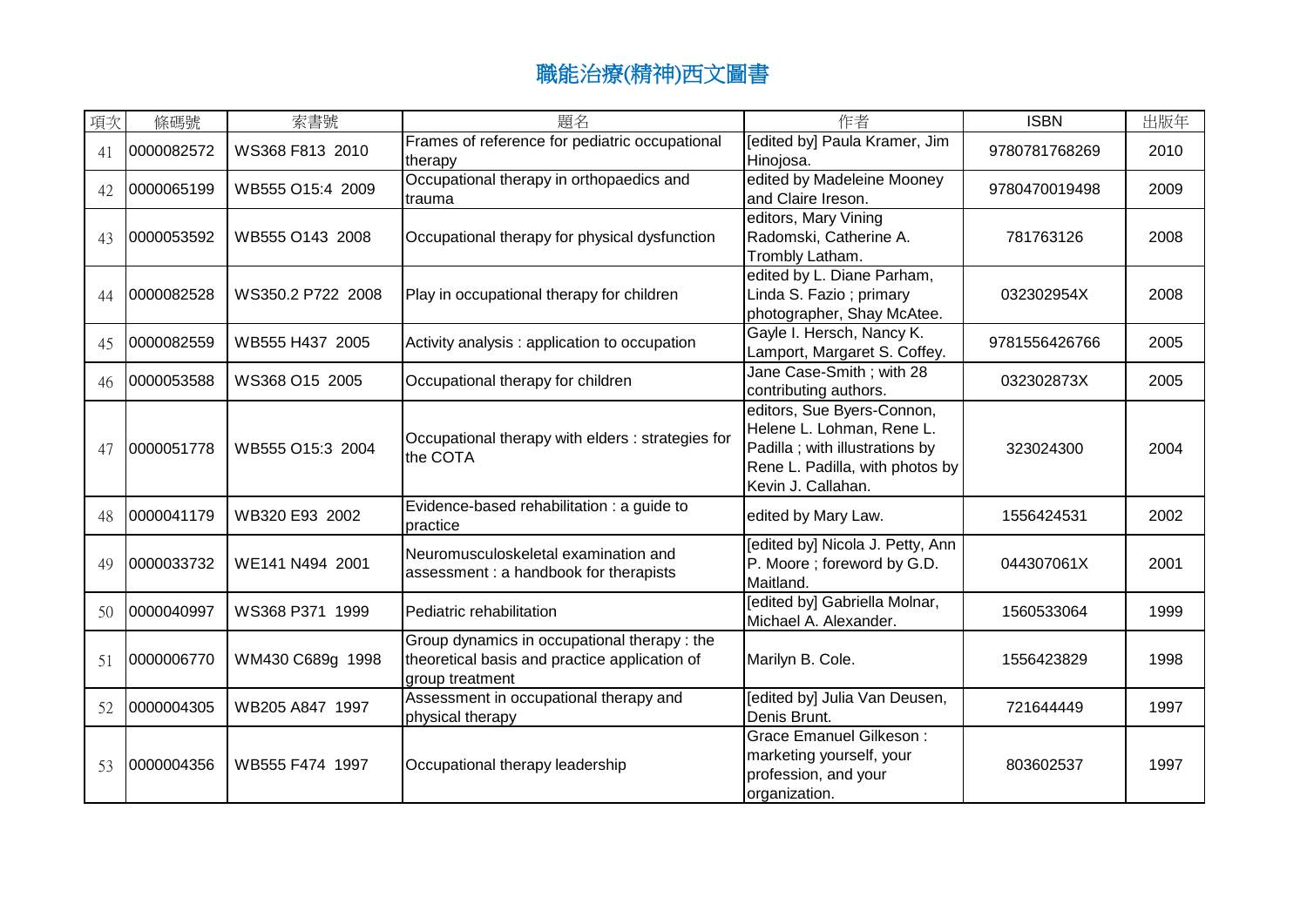| 項次 | 條碼號        | 索書號                     | 題名                                                                                                       | 作者                                                                            | <b>ISBN</b> | 出版年  |
|----|------------|-------------------------|----------------------------------------------------------------------------------------------------------|-------------------------------------------------------------------------------|-------------|------|
| 54 | 0000004358 | WB555 K47 1997          | Conceptual foundations of occupational therapy                                                           | Gary Kielhofner.                                                              | 803602561   | 1997 |
| 55 | 0000003007 | WS463 W926 1997         | Working with sexually abusive adolescents                                                                | edited by Masud S. Hoghughi,<br>with Surya R. Bhate and Finlay<br>Graham.     | 803977581   | 1997 |
| 56 | 0000004230 | W925 D611 1996          | Disability evaluation                                                                                    | [edited by] Stephen L.<br>Demeter, Gunnar B.J.<br>Andersson, George M. Smith. | 815124007   | 1996 |
| 57 | 0000006816 | WB555 O15:2 1996        | The occupational therapy manager                                                                         | [edited by Margo Johnson].                                                    | 1569000514  | 1996 |
| 58 | 0000004359 | WB555 015 1995          | Occupational therapy for physical dysfunction                                                            | editor, Catherine A. Trombly.                                                 | 683083902   | 1995 |
| 59 | 0000004357 | WB555 H857 1995         | A functional approach to group work in<br>occupational therapy                                           | Margot C. Howe, Sharan L.<br>Schwartzberg.                                    | 397550952   | 1995 |
| 60 | 0000003355 | WL354 T777 1995         | Traumatic brain injury rehabilitation                                                                    | edited by Mark J. Ashley,<br>David K. Krych.                                  | 849394635   | 1995 |
| 61 | 0000002567 | WM29.1 R345 1994        | Rehabilitation for mental health problems : an<br>introductory handbook                                  | [edited by] Clephane Hume,<br>Ian Pullen.                                     | 443045542   | 1994 |
| 62 | 0000002019 | WT104 F979 1994         | Functional performance in older adults                                                                   | [edited by] Bette R. Bonder,<br>Marilyn B. Wagner.                            | 803609647   | 1994 |
| 63 | 0000003347 | WL354 D68 1993          | The cognitive rehabilitation workbook : a<br>dynamic assessment approach for adults with<br>brain injury | Pamela M. Dougherty, Mary<br>Vining Radomski.                                 | 083420357X  | 1993 |
| 64 | 0000002565 | WM29 C337 1993          | Case management for mentally ill patients :<br>theory and practice                                       | edited by Maxine Harris and<br>Helen C. Bergman.                              | 3718605651  | 1993 |
| 65 | 0000002566 | WM29.1 P974 1993        | Psychiatric rehabilitation in practice                                                                   | [edited by] Robert W. Flexer,<br>Phyllis L. Solomon.                          | 1563720256  | 1993 |
| 66 | 0000003281 | WM450.5.O2 B887<br>1993 | Psychosocial occupational therapy: frames of<br>reference for intervention                               | Mary Ann Bruce, Barbara<br>Borg.                                              | 1556422032  | 1993 |
| 67 | 0000003282 | WM450.5.O2 E12<br>1993  | Mental health concepts and techniques for the<br>occupational therapy assistant                          | Mary Beth Early.                                                              | 781700744   | 1993 |
| 68 | 0000003283 | WM450.5.O2 P974<br>1993 | Psychosocial occupational therapy: proactive<br>approaches                                               | edited by Rita P. Fleming<br>Cottrell.                                        | 910317968   | 1993 |
| 69 | 0000034888 | WS463 J975 1993         | The Juvenile sex offender                                                                                | edited by Howard E. Barbaree,<br>William L. Marshall, Stephen<br>M. Hudson.   | 898621208   | 1993 |
| 70 | 0000003234 | WM220 H477 1992         | Alzheimer's disease : activity-focused care                                                              | Carly R. Hellen.                                                              | 1563720183  | 1992 |